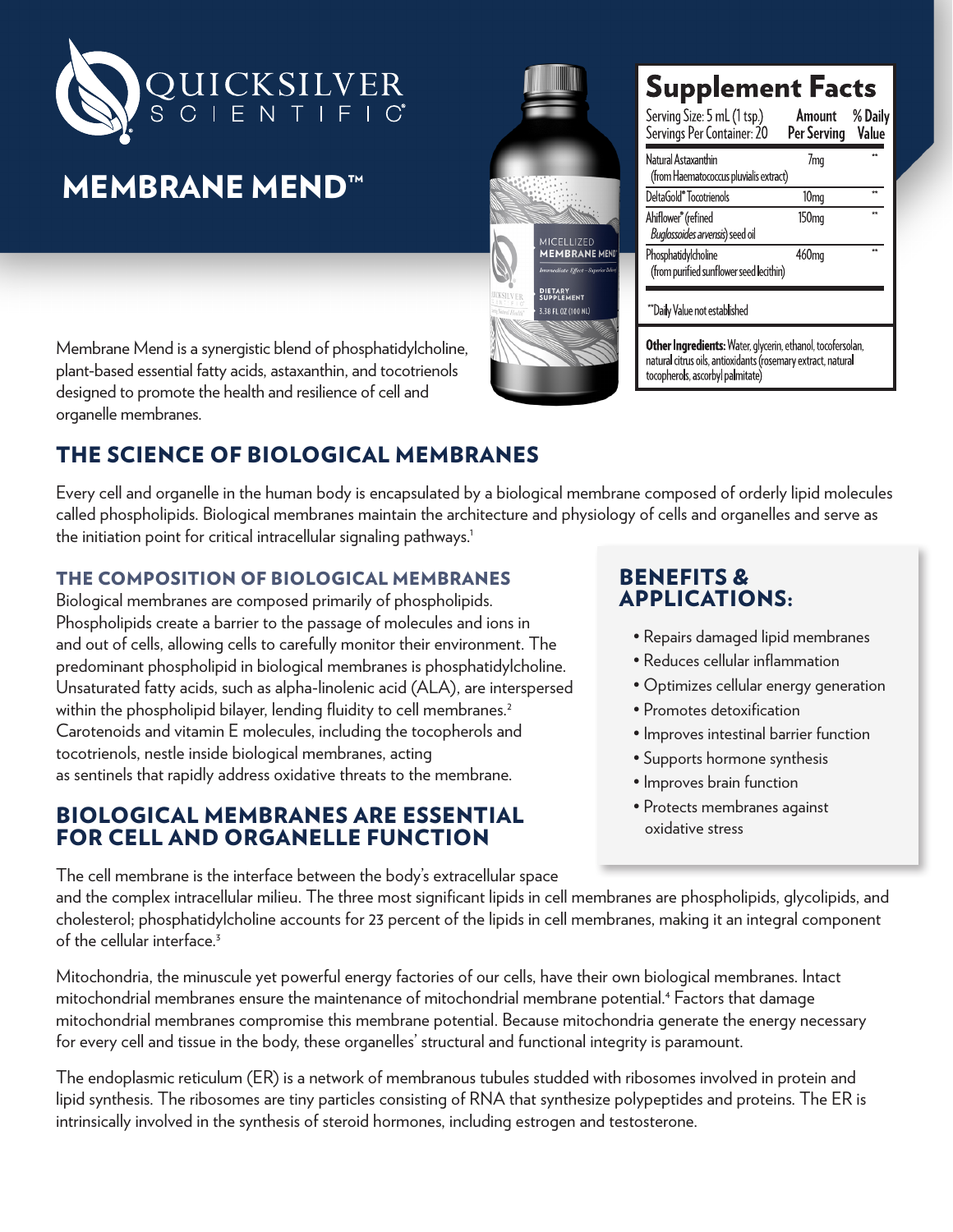The Golgi apparatus is a complex set of folded membranes inside the cell involved in the transport, modification, and packaging of proteins and lipids. It synthesizes the peptide-based fibers of the intracellular matrix. Like mitochondria, the ER and Golgi apparatus are encased in phospholipid membranes.

Without intact, healthy biological membranes, our cells cannot function properly, and our health may suffer as a result. Unfortunately, modern life is rife with factors that compromise biological membrane integrity, including environmental toxins, infectious agents, and chronic stress.

## THE MODERN LIFESTYLE COMPROMISES MEMBRANE INTEGRITY

A variety of modern-day factors disrupt the integrity and health of biological membranes. Anthropogenic pollutants, such as particulate matter, pesticides, and heavy metals damage mitochondrial membranes, impairing ATP production.<sup>5,6</sup> Environmental toxins also damage the delicate lipid membranes of the endoplasmic reticulum. A growing body of research indicates that ER damage is a significant contributor to chronic disease processes, including cardiometabolic and neurodegenerative diseases.<sup>7,8</sup> Alterations to membrane lipids generate unhealthy conditions inside of cells and organelles. Conversely, restoring membrane lipid composition may improve cellular and organelle integrity and, subsequently, the health of the entire body."1

Other aspects of the modern lifestyle, including antibiotic use and non-native electromagnetic fields disrupt cell and organelle membranes.<sup>9,10</sup> Fortunately, nutraceutical formulations like Membrane Mend can be used to repair and maintain the integrity of our biological membranes.

# THE THERAPEUTIC POTENTIAL OF SUPPLEMENTAL MEMBRANE LIPIDS

The body accumulates damaged membrane lipids throughout lifetime, resulting in decrements in cellular and organelle function. Membrane lipid therapy aims to normalize and optimize membrane lipid composition and support healthy cellular function by supplying supplemental membrane lipids to replace damaged lipids. Supplemental PC is the cornerstone of membrane lipid therapy and the main ingredient in Membrane Mend. Through its effects on membrane integrity, supplemental PC improves many aspects of health, ranging from optimization of energy production to hormone synthesis.

#### OPTIMIZE ENERGY PRODUCTION

The mitochondrial membrane potential is a proton electrochemical gradient across the inner mitochondrial membrane that produces the potential energy necessary to create ATP, our cellular energy "currency."11 PC is an essential element of mitochondrial membranes, and damage to these membranes disrupts the membrane potential and ATP production. Membrane lipid therapy repairs mitochondrial membranes, restoring the membrane potential and energy production while reducing fatique.<sup>12</sup>

#### PROMOTE DETOXIFICATION & PROTECT THE LIVER

Phosphatidylcholine solubilizes bile acids, ushering toxins out of the body via the stool. PC also offers hepatoprotective effects, guarding the liver against anthropogenic toxins, such as solvents, as well as the deposition of hepatic fat triggered by the pro-inflammatory Western diet and lifestyle.13,14

#### IMPROVE INTESTINAL BARRIER FUNCTION

Intestinal epithelial cells harbor membranes enriched in phosphatidylcholine.15 A variety of inflammatory triggers, including NSAIDs and the Western diet, may disrupt intestinal epithelial cell membranes, compromising gut health. Emerging research indicates that membrane lipid therapy may reduce gut inflammation in inflammatory bowel disease, reverse increased intestinal permeability (aka "leaky gut") and protect the gastrointestinal mucosa from pathogens such as *Helicobacter pylori*. 16,17.18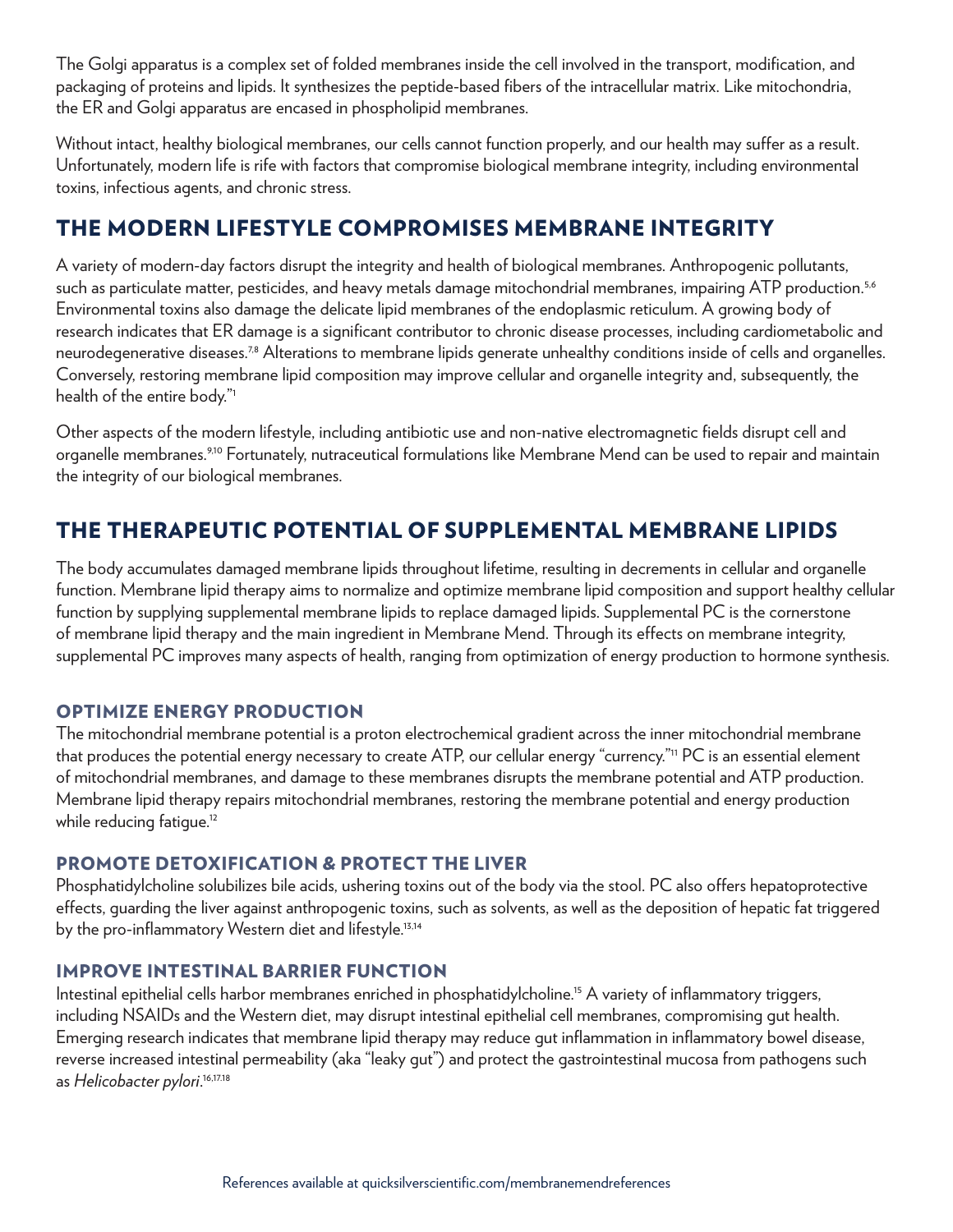#### BOLSTER BRAIN FUNCTION

As we age, the composition of our neuronal membrane lipids changes, adversely affecting neuronal signaling. Supplemental phosphatidylcholine may support healthy neuronal membranes, improving neurotransmission and protecting brain function as we age.19 Supplemental phospholipids may also aid recovery from traumatic brain injury (TBI) by replacing oxidized lipids in neuronal membranes, improving neuronal function.<sup>20</sup>

#### SUPPORT HORMONE SYNTHESIS

The smooth endoplasmic reticulum is the site of hormone synthesis, including that of testosterone, estrogen, and thyroid hormones.21,22 Without intact ER membranes, hormones cannot be synthesized in adequate amounts. Restoration of ER membranes with supplemental PC may thus improve hormone synthesis and secretion.

## ESSENTIAL FATTY ACIDS OFFER ADJUNCT SUPPORT FOR HEALTHY MEMBRANES

Phospholipids aren't the only lipid molecules that support healthy biological membranes; essential fatty acids (EFAs) also play vital roles in membrane health. Linoleic acid (LA), alpha-linolenic acid (ALA), gamma-linoleic acid (GLA), and stearidonic acid (SDA) work together to support the health and function of cell membranes while also reducing inflammation. LA and GLA are omega-6 fatty acids, or polyunsaturated fatty acids with their first double bond in the n-6 position. ALA and SDA, on the other hand, are omega-3 fatty acids.

While both omega-6 and omega-3 fatty acids are essential, a delicate balance between these two fats must be achieved to promote optimal membrane health and function. Our formula provides the ideal ratio of omega-6 to omega-3 in the form of Ahiflower® oil, a plant-based fatty acid blend derived from Buglossoides arvensis that has been shown to increase circulating and tissue levels of omega-3 fatty acids.23,24

### MEMBRANE-TARGETED ANTIOXIDANTS SUPPORT CELL AND ORGANELLE HEALTH

Defects in biological membranes trigger oxidative stress. Oxidative stress is a hallmark of numerous disease processes, including metabolic syndrome, cardiovascular disease, and chronic fatigue syndrome. While supplemental phospholipids supply the raw materials needed to restore healthy cell membranes, membrane-targeted antioxidants are equally crucial for protecting delicate membrane phospholipids against oxidative stress.

Carotenoids are vitamin A precursors and natural pigments that impart vegetables and fruits with yellow, orange, and red colors. While β-carotene is the most well-known carotenoid, it is but one of more than 750 carotenoids that have been characterized to date. Astaxanthin is a carotenoid abundant in marine life, including krill, shrimp, wild salmon, and certain microalgae species that confer these organisms with a rich pink color. Unlike β-carotene, astaxanthin cannot be converted into vitamin A. However, it is a potent lipid-soluble antioxidant that supports biological membrane integrity, protecting delicate membrane phospholipids against oxidative stress.<sup>25</sup> It has a particular affinity for mitochondrial membranes, where it squeezes itself in-between phospholipids to provide frontline protection against oxidative stress. The absorption of astaxanthin is increased when it is consumed with omega-3 rich oils. The combination of astaxanthin with Ahiflower® EFAs may enhance this unique carotenoid's bioavailability, providing maximal support for healthy cell and organelle membranes.

Astaxanthin has secondary effects beyond its antioxidant potential. It activates AMPK, an evolutionarily-conserved pathway present in all complex life forms that is a central regulator of metabolism and energy and an exquisite nutrient sensor. It also promotes mitochondrial biogenesis, upregulates tight junction proteins, and protects the kidney against inorganic mercury toxicity.

Tocotrienols are compounds within the vitamin E family with powerful antioxidant properties. Delta tocotrienol is a highlybioavailable form of tocotrienol that quenches free radicals with membrane-damaging potential, supporting membrane